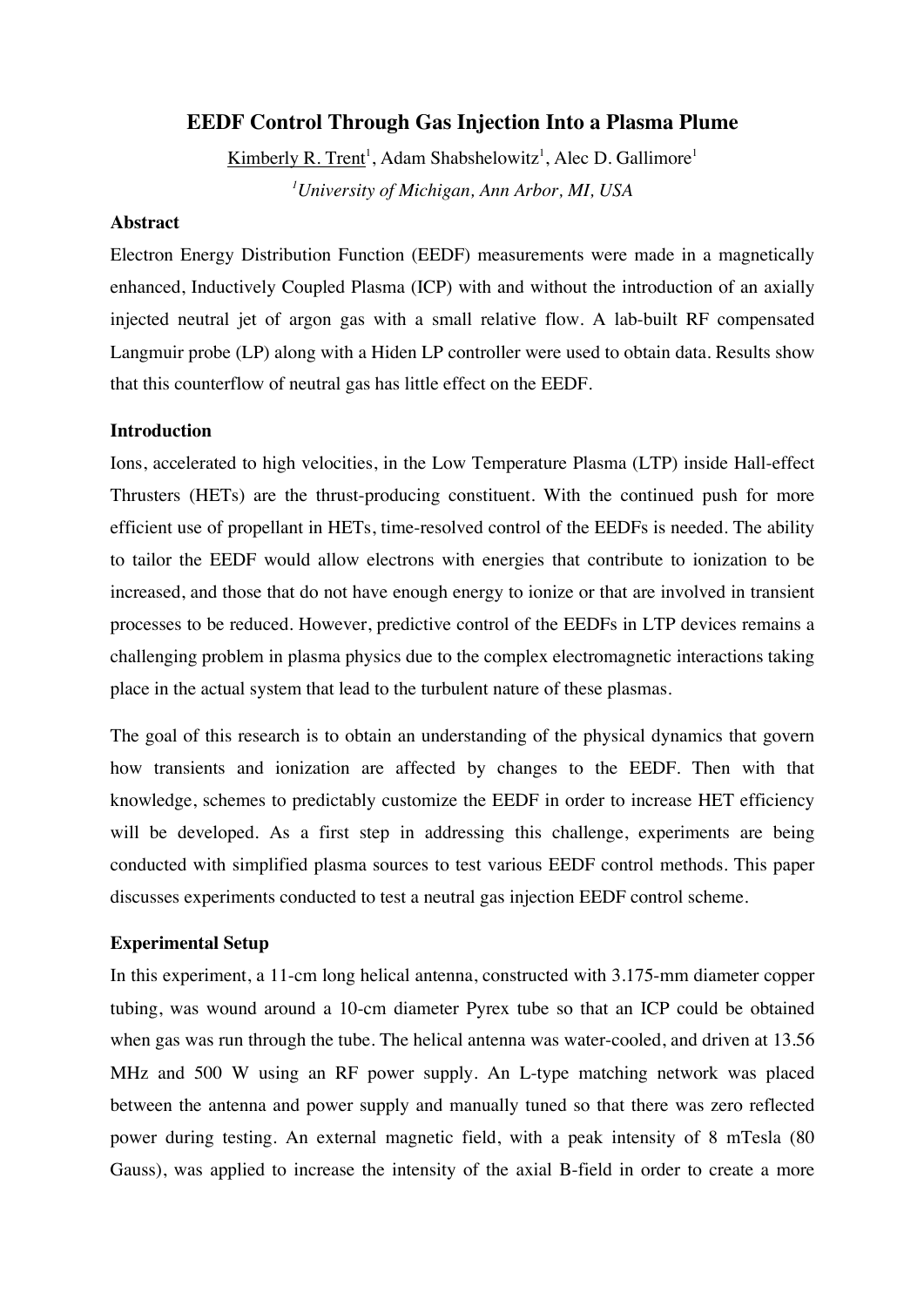

Fig 1. Picture and schematic of the setup showing the magnetically enhanced ICP, jet tube, LP and other components of the setup.

dense, blue-core plasma. The exit plane of the jet tube, with a 5.74-mm diameter, was positioned 38 cm downstream of the ICP's exit plane. Argon gas was used for both the plasma source and the jet tube with a 500 sccm flow rate for the ICP, and a 150 sccm flow rate for the neutral jet. These experiments were conducted in a vacuum chamber with a length of about 1.5-m, a diameter of 1.2-m, and a base pressure on the order of  $10^{-6}$  Torr.

#### **Diagnostics**

Measurements were obtained using an RF compensated Langmuir Probe (LP). The tungsten probe tip was 0.13-mm in diameter, and 15 mm in length placing the probe in the OML regime for plasma densities on the order of  $10^{16}$  $m<sup>3</sup>$ . Since the LP is a DC diagnostic, the RF oscillations in the plasma would distort the resulting IV trace. The probe was fit with an auxiliary electrode, which had a much larger

total exposed surface area relative to the probe tip. This electrode was wound around the shaft of the probe as close to the tip as possible and capacitively coupled to the probe's circuit. The capacitor was chosen so that it was large enough to be a short circuit to these fluctuations but small enough to be a



Fig 2. Picture and circuit diagram that show how the Langmuir Probe was RF compensated.

broken wire to DC current. The purpose of this electrode was to obtain a stronger signal of the RF fluctuations in the probe tip region than the probe can obtain so that the first harmonic of this AC component of the LP signal could be filtered out by two chokes, with resonant frequencies of 13.56 MHz, which were placed in series with the probe tip [1].

The operating pressure with and without the neutral flow was around 3-mTorr. Through the ideal gas law, this gives a background neutral density on the order of  $10^{19}$  m<sup>-3</sup>. LP data was collected in an 8-cm by 10-cm radial cross-section with a 1-cm resolution beginning 23-cm downstream of the ICP's exit plane. Twenty LP traces were obtained for each data point. The average of these traces was used to find plasma properties at each spatial location.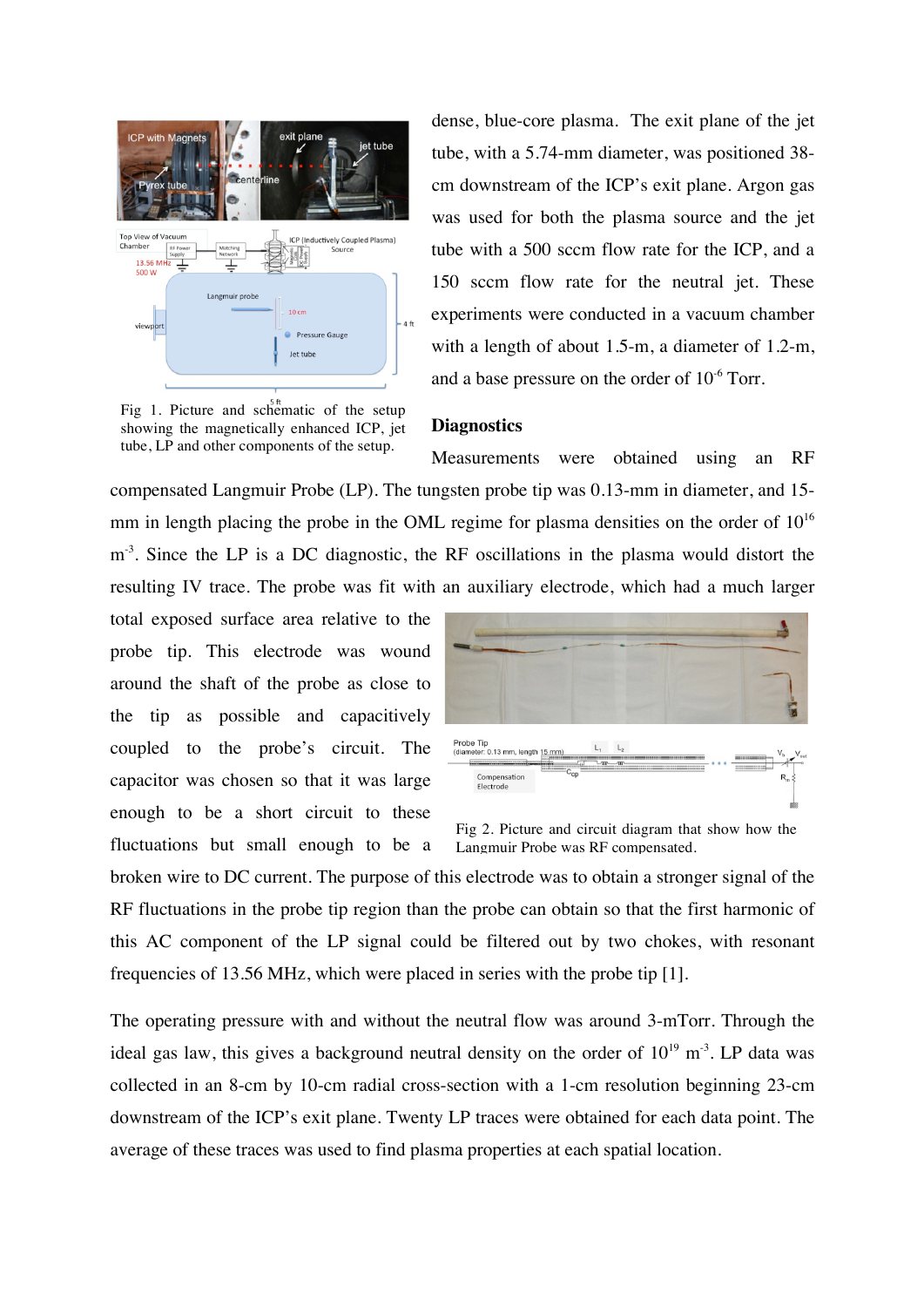### **Results**

Over the data collection area, the ranges and average floating and plasma potentials were very

similar between the two cases. However, the average ion number density was slightly higher for the case with neutral flow and the average electron temperature was slightly lower. This was attributed to the higher neutral number density, which led to a greater

|                                     |         | <b>ICP Source</b><br><b>Characterization</b> | <b>ICP Source &amp; Neutral</b><br><b>Flow</b> |
|-------------------------------------|---------|----------------------------------------------|------------------------------------------------|
| Floating potential (V)              | Range   | 15.1940 - 18.2600                            | 15.1940 - 18.2600                              |
|                                     | Average | 16.7558                                      | 16.7912                                        |
| Plasma potential (V)                | Range   | 17.8220 - 22.2020                            | 19.1360 - 22.2020                              |
|                                     | Average | 21.1313                                      | 21.1358                                        |
| lon # density<br>$(1*10^{16} m-3)$  | Range   | 2.0058 - 3.0684                              | $2.2950 - 3.2458$                              |
|                                     | Average | 2.4656                                       | 2.7552                                         |
| <b>Electron</b><br>temperature (eV) | Range   | 3.0287 - 7.9564                              | $3.2767 - 6.1904$                              |
|                                     | Average | 5.1047                                       | 4.4847                                         |

Table 1. A comparison of the range and average values for various plasma properties between the two test scenarios.

electron-neutral collision cross section. Using the assumption of quasi-neutrality, the electron number density is equal to the ion number density. These densities were derived from the ion saturation current as opposed to the electron saturation current because in the I-V traces the transition between the electron retardation region and electron saturation region was not well defined, and the data shows evidence of ion reflection (ion beams). It is customary to assume quasi-neutrality and to use the ion saturation current to calculate electron number density [2].

The EEDFs calculated from the LP traces compare well to the literature. Godyak et al. conducted experiments with an inductively coupled argon discharge using a 13.56 MHz driving frequency. The plasma densities that were obtained were on the order of  $10^{16}$  m<sup>-3</sup> for operating pressures of 1-mTorr [3]. In addition, Ramamurthi et al.





Fig 3. (top left) Comparison between Ramamurthi's simulated EEPFs and Maxwellian EEPFs. (bottom left) Comparison between this simulated data (dashes) and Godyak's experimental data (symbols). (above) EEPF 5cm downstream from ICP source in this study (without neutral jet) compared to a Maxwellian EEPF.

carried out simulations for this scenario using a onedimensional model containing an EEDF module [4]. As

seen from Fig. 3, both experimental Electron Energy Probability Functions (EEPFs) depart from a Maxwellian distribution in similar ways. Most notably, there is dearth of low energy electrons. The primary reason for this lack of thermodynamic equilibrium is the lower electron–electron collision rate in these low-pressure plasmas [5].